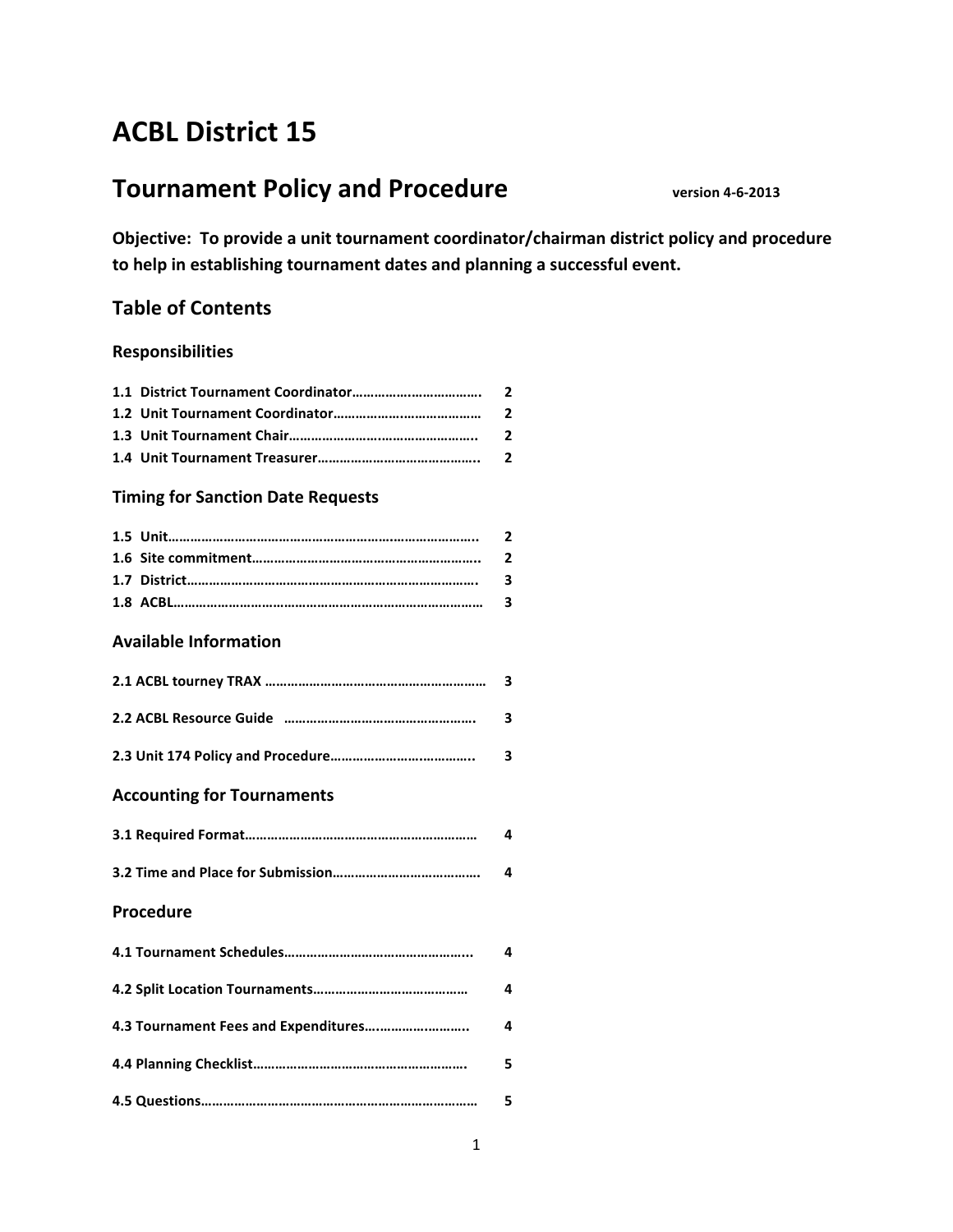## **Responsibilities**

**1.1 District Tournament Coordinator**

- Approves Regional and Sectional tournament requests after checking current schedules and resolving conflicts within the district and with adjoining districts
- **Checks tentative application for valid information**
- **- Approves date change for previously approved sanctions**
- **Receives copies of proposed schedules to insure directors receive a timely copy**

#### **1.2** Unit Tournament Coordinator (one person may perform multiple roles)

- **Selects dates for unit special games and tournaments**
- **Reviews tournament calendar and coordinates with the District Coordinator**
- **Requests sanction dates from District Coordinator**
- **-** Submits sanction request on the Tourney TRAX system
- **Reviews director assignments and orders liability insurance for each tournament**
- **Establishes site contracts after dates are established**

**1.3** Unit Tournament Chair (one person may perform multiple roles)

- In charge of organizing tournament under Unit, District and ACBL guidelines
- **1.4** Unit Tournament Treasurer (one person may perform multiple roles)
	- **-** Pays tournament bills as approved by the tournament chairman
	- Works with director in charge to handle tournament cash matters
	- Prepares final accounting report in the format provided on the District site.

## **Timing for Sanction Date Requests**

#### **1.5 Unit**

Date planning at the Unit level should begin more than 5 years in advance. Regional Tournaments belong to the District. Adequate time must be allowed for all to consider various items impacting the likely success of a tournament and scheduling conflicts.

#### **1.6 Site**

Good space books years in advance. Planning and obtaining approvals for your tournament dates well in advance are considered a best practice. When to sign commitment contracts for space is up to your unit but contracts should never be signed before receiving District date approval and an ACBL sanction number for your tournament dates.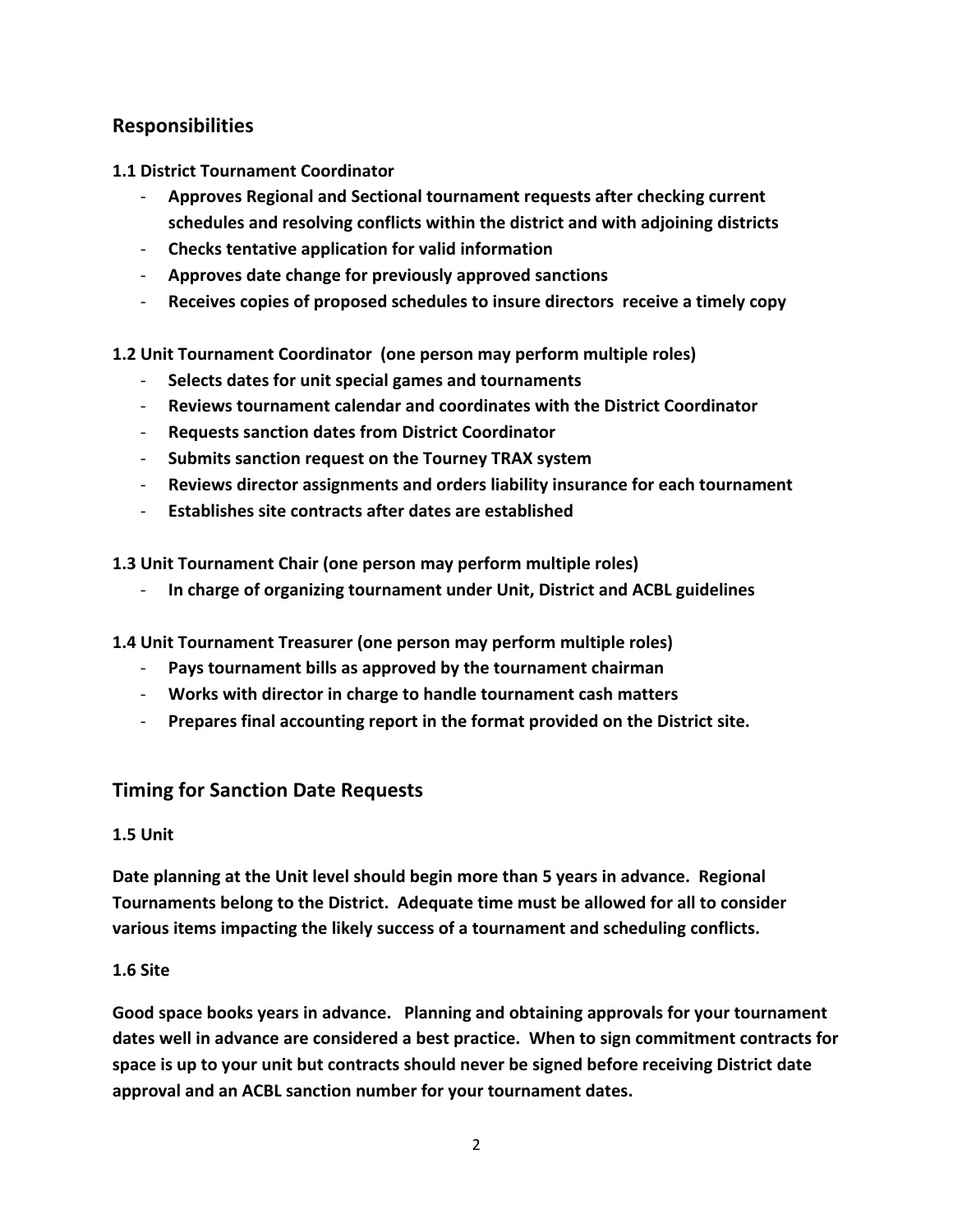#### **1.7 District**

**Regional Tournament date requests should be sent for District approval well in advance of** ACBL time requirements allowing time for discussion, coordination, and approval of the District Tournament Coordinator. Regionals should be submitted at least 5 years in advance. **Sectionals that will have NAP or GNT finals must be submitted to the District Coordinator 3 years in advance.** All other sectionals should be submitted more than one year in advance in order to allow time for proper preparation of schedules, advertising and ACBL tournament **staffing.**

#### **1.8 ACBL**

**See ACBL Policy for mandatory time for submission on the Tourney TRAX system. Generally** at least 3 years in advance for Regionals and more than 1 year out for sectionals is required.

#### **Available Information**

## **2.1 Tourney TRAX**

Found at www.acbl.org under ACBL Bridge Tournaments. Tourney TRAX Is the ACBL formalization of best practices for creating unit tournament calendars. It provides **tournament data application forms and a comparison view with other proposed and** approved tournaments. The site also acts as a clearing location to show when required **approvals have been received.**

## **2.2 Resource Guide for Planning Sectional and Regional Tournaments**

Found at www.acbl.org under ACBL Resources for Units & Districts under Tournament **Management.** The guide provides detailed information for planning tournaments

#### **2.3 Unit 174 Policy and procedure**

This unit policy manual will be helpful in better organizing your unit and can be used as an outline for your unit to establish written procedures for handling tournaments. The manual has a detailed checklist for planning tournaments. It is located at **http://www.acbl.org/assets/documents/units/UnitProceduresManual174.pdf**

It may also be found under the ACBL heading "Administration" and then "Units and Districts Support".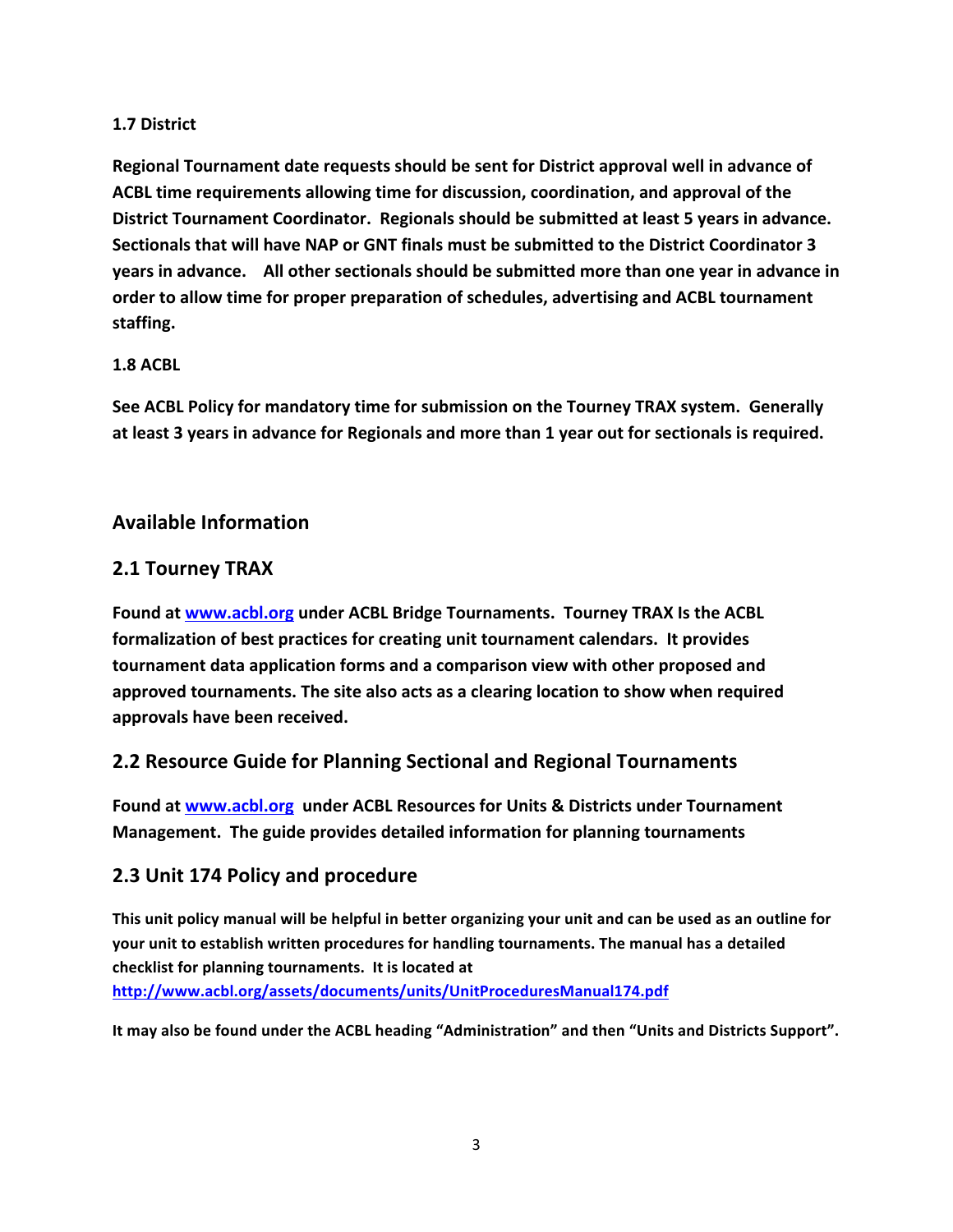# **Accounting for Tournaments**

## **3.1 Accounting**

**Regional Tournament financial results must be submitted to the District. The format to be used is** provided on the District Internet site www.acbl15.org and will be used by the District Board to determine best practices along with determining that sufficient expenditures have been made on **player amenities.**

## **3.2 Time and place for submission**

Regional Tournament financial results should be presented at the next district board meeting after **your tournament.** 25 copies should be made for the board meeting.

## **Procedure**

#### **4.1 Tournament Schedules**

The ACBL requires tournament chairs to complete, submit and publish a tournament schedule **through the ACBL's online tool in Tourney TRAX. See 4.4-7 below for District required approvals and section 4.4-8 for required schedule timing.**

#### **4.2 Split Schedule Tournaments**

- 1. The district will name the Host city (normally rotates with each split regional) for all split regionals. The Host city is in charge and makes any final decisions required. The Host city will set the time and dates.
- **2.** Both cities are required to use the same schedule.
- **3.** Both cities need good cooperation to insure a successful tournament.

## **4.3 Tournament fees and expenditures**

- 1. The District does not specify fees that may be charged.
- **2.** The District does require that player amenities be at least 33% of revenues. This is to insure our reputation as good hosts is maintained and also to help increase your future attendance. Continued failure to meet this guideline may result in loss of your regional tournament.